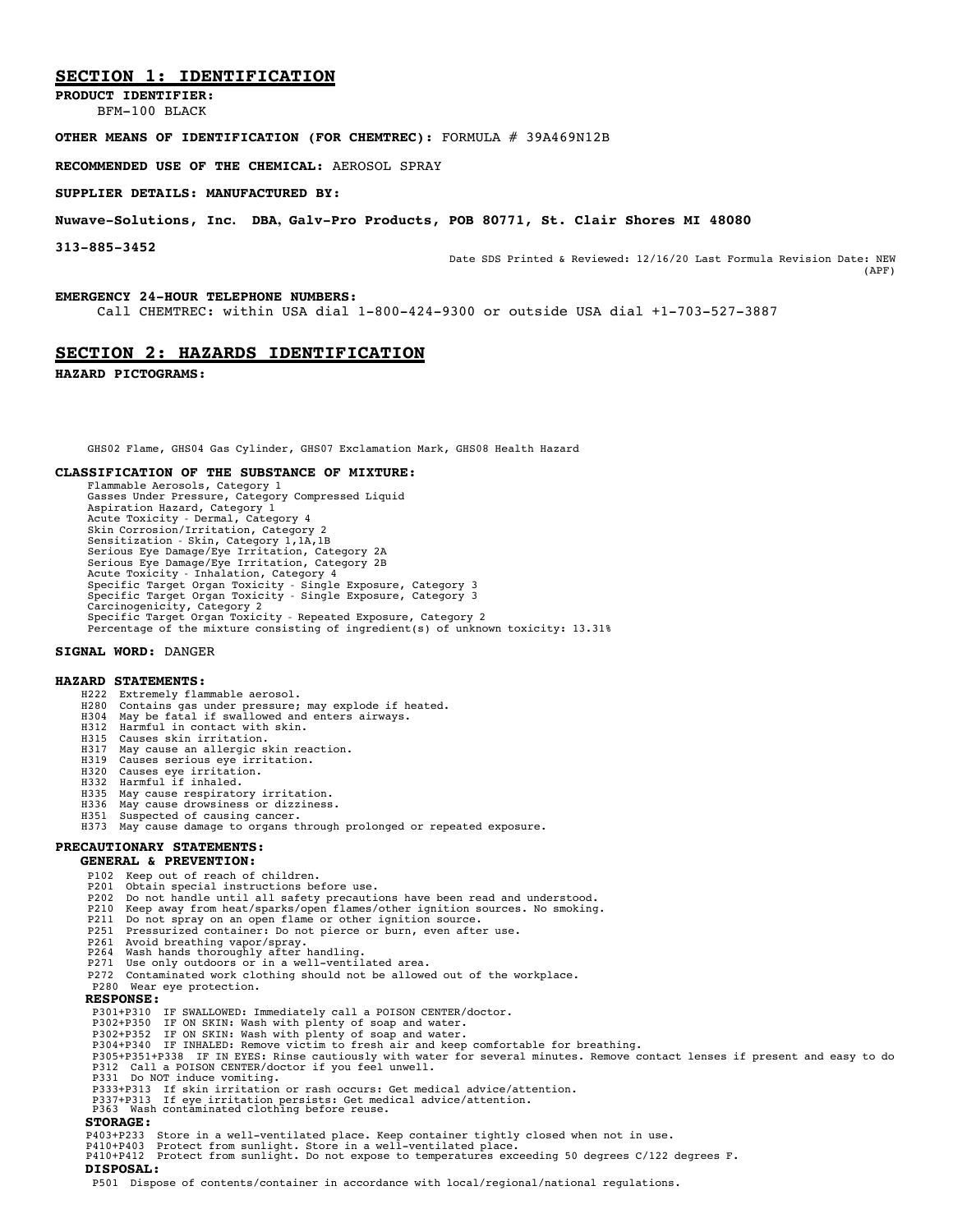## **SECTION 3: COMPOSITION/INFORMATION ON INGREDIENTS**

| #  | COMPONENT                   | CAS#              | <u>% by WT.</u> |
|----|-----------------------------|-------------------|-----------------|
|    | ACETONE                     | $67 - 64 - 1$     | $40 - 51$       |
| 2  | PROPANE                     | $74 - 98 - 6$     | $15 - 21$       |
|    | XYLENE                      | $1330 - 20 - 7$   | $8 - 10$        |
| 4  | N-BUTANE                    | $106 - 97 - 8$    | $8 - 10$        |
| 5  | N-BUTYL ACETATE             | $123 - 86 - 4$    | $5 - 8$         |
| 6  | PM ACETATE                  | $108 - 65 - 6$    | $1 - 3$         |
|    | *ETHYLBENZENE               | $100 - 41 - 4$    | $1 - 3$         |
| 8  | ETHYL ACETATE               | $141 - 78 - 6$    | $1 - 3$         |
| 9  | TALC                        | $14807 - 96 - 6$  | $0.1 - 1$       |
| 10 | *CARBON BLACK               | $1333 - 86 - 4$   | $0.1 - 1$       |
| 11 | PHOSPHATE ESTER POLYMER     | $398475 - 96 - 2$ | $0.1 - 1$       |
| 12 | ALIPHATIC PETROLEUM NAPHTHA | 64742-48-9        | $0.1 - 1$       |

## **SECTION 4: FIRST AID MEASURES**

**Inhalation:** If inhaled: Move person to fresh air and keep in comfortable position for breathing. If breathing difficulty persists: Get medical advice/attention.

Skin Contact: If on skin: Wash with plenty of soap and water. Remove contaminated clothing and wash before<br>reuse. If skin irritation persists: Get medical advice/attention.<br>Eye Contact: If in eyes: Rinse cautiously with wa

**Ingestion:** If swallowed: Immediately call a poison center/doctor. Do NOT induce vomiting unless directed to do so by medical personnel.

**MOST IMPORTANT SYMPTOMS AND EFFECTS, BOTH ACUTE AND DELAYED:** See Section 11: Toxicological Information and effects.

#### **INDICATION OF ANY IMMEDIATE MEDICAL ATTENTION AND SPECIAL TREATMENT REQUIRED:** Treat symptomatically.

## **SECTION 5: FIRE-FIGHTING MEASURES**

**Suitable Extinguishing Media:** CO2 (Carbon Dioxide), dry chemical, or water fog.

Unsuitable Extinguishing Media: Water spray may be unsuitable. However if water is used fog nozzles are preferable.<br>Water may be used to cool closed containers to prevent pressure build-up and explosion when exposed to ext

**Specific Hazards Arising From the Chemical:** Closed containers exposed to heat from fire may build pressure and explode. Products of combustion may include but are not limited to: oxides of carbon.<br>Special Protective Equipment and Precautions for Fire-Fighters: Full protective equipment including

self-contained breathing apparatus should be used.

## **SECTION 6: ACCIDENTAL RELEASE MEASURES**

**Personal Precautions:** Use personal protection recommended in Section 8.<br>**Environmental Precautions:** Prevent contamination of soil/ground, waterways, drains, and sewers. Environmental Precautions: Prevent contamination of soil/ground, waterways, drains, and sewers.<br>Methods of Containment: Absorb spilled liquid in suitable material.<br>Methods for Clean-Up: Use spark-proof tools to sweep or sc **Other Information:** Ensure adequate ventilation.

## **SECTION 7: HANDLING AND STORAGE**

#### **Precautions for Safe Handling:**

Vapors may ignite explosively. Prevent buildup of vapors. Keep from sparks, heat, flame or other heat sources.<br>Do not smoke. Turn off pilot lights, heaters, electric motors and other sources of ignition during use and<br>unti **Conditions for Safe Storage, Including Any Incompatibilities:**

Store in dry, well-ventilated area and in accordance with federal, state, and local regulations. Do not expose to heat

or store at temperatures above 50 degrees C / 122 degrees F. If storing in cold temperatures, allow product to warm to room temperature before use. Keep container tightly closed and away from heat and sunlight when not in

 $CONTNUED$   $\rightarrow$ 

## **SECTION 8: EXPOSURE CONTROLS/PERSONAL PROTECTION**

#### **CONTROL PARAMETERS**

|    | COMPONENT                   | ACGIH TLV-STEL |     | ACGIH TLV-TWA               | OSHA PEL-TWA                  |
|----|-----------------------------|----------------|-----|-----------------------------|-------------------------------|
|    | <b>ACETONE</b>              | 750 ppm        |     | 500 ppm                     | 1000 ppm                      |
| 2  | PROPANE                     | 1800 ppm       |     | 2500 ppm                    | 1000 ppm                      |
| 3  | XYLENE                      | 150            | ppm | $100$ ppm                   | 100 ppm                       |
| 4  | N-BUTANE                    | N/E            |     | 800 ppm                     | $800$ ppm                     |
| 5  | N-BUTYL ACETATE             | 200            | ppm | $150$ ppm                   | 150 ppm                       |
| 6  | PM ACETATE                  | N/E            |     | N/E                         | N/E                           |
| 7  | *ETHYLBENZENE               | 125            | ppm | $100$ ppm                   | $100$ ppm                     |
| 8  | ETHYL ACETATE               | N/E            |     | 400 ppm                     | $400$ ppm                     |
| 9  | TALC                        | N/E            |     | 2 $mq/m3$                   | 2 $mg/m3$                     |
| 10 | *CARBON BLACK               | N/E            |     | $3.5 \, \text{mg}/\text{m}$ | $3.5 \, \text{mg}/\text{m}$ 3 |
| 11 | PHOSPHATE ESTER POLYMER     | N/E            |     | N/E                         | N/E                           |
| 12 | ALIPHATIC PETROLEUM NAPHTHA | N/E            |     | $100$ ppm                   | $500$ ppm                     |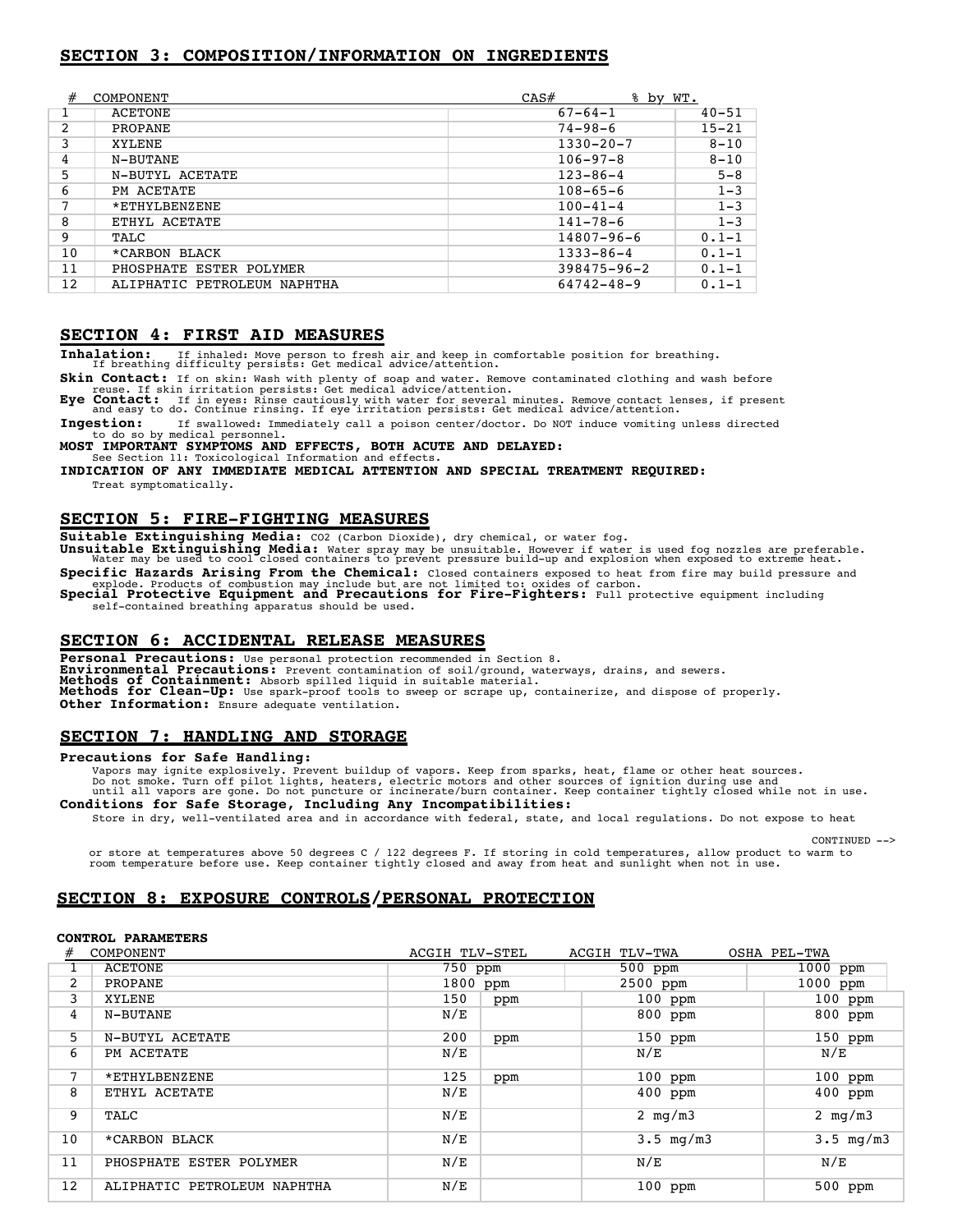# **APPROPRIATE ENGINEERING CONTROLS:** Provide adequate ventilation to keep air contamination below OSHA<br>EXE/FACE PROTECTION: Wear sad ACGIH TLV exposure levels.<br>EXE/FACE PROTECTION: Wear safety glasses with side shields. Hav **RESPIRATORY PROTECTION:** Use NIOSH-approved air-purifying respirator with organic cartridge or canister if exposure cannot be controlled within applicable limits with ventilation.

## **SECTION 9: PHYSICAL AND CHEMICAL PROPERTIES**

| PHYSICAL STATE:                       | Aerosol - Pressurized Liquid                                 |  |  |
|---------------------------------------|--------------------------------------------------------------|--|--|
| COLOR:                                | See product identification                                   |  |  |
| ODOR:                                 | Solvent Odor                                                 |  |  |
| <b>ODOR THRESHOLD:</b>                | No data available                                            |  |  |
| pH:                                   | No data available                                            |  |  |
| FREEZING POINT:                       | Not Established (mixture)                                    |  |  |
| <b>BOILING POINT:</b>                 | Not Applicable (pressurized mixture)                         |  |  |
| <b>FLASH POINT:</b>                   | less than $-18$ degrees C (less than $-0.4$ degrees F), c.c. |  |  |
| <b>EVAPORATION RATE:</b>              | Faster than ether                                            |  |  |
| UPPER FLAMMABILITY LIMIT:             | Not Established (mixture)                                    |  |  |
| LOWER FLAMMABILITY LIMIT:             | Not Established (mixture)                                    |  |  |
| <b>VAPOR PRESSURE:</b>                | Not Established (pressurized mixture)                        |  |  |
| 0.755<br>SPECIFIC GRAVITY:            |                                                              |  |  |
| <b>SOLUBILITY (WATER):</b> Negligible |                                                              |  |  |
| VOC PERCENT BY WEIGHT: 45.31          |                                                              |  |  |
| HAPS PERCENT BY WEIGHT: 10.32         |                                                              |  |  |
| MIR EPA NUMBER:                       | 1.165                                                        |  |  |
| MIR CA NUMBER:                        | 1.132                                                        |  |  |

## **SECTION 10: STABILITY AND REACTIVITY**

**CHEMICAL STABILITY:** Stable under normal conditions.<br>**POSSIBILITY OF HAZARDOUS REACTIONS:** Will not occur.<br>**CONDITIONS TO AVOID:** Keep away from heat, sparks, and flames.<br>**INCOMPATIBLE MATERIALS:** Strong oxidizing agents. **HAZARDOUS DECOMPOSITION PRODUCTS:** by fire - Carbon Dioxide and Carbon Monoxide

# **SECTION 11: TOXICOLOGICAL INFORMATION**

**LIKELY ROUTES OF ENTRY:** Skin contact, Inhalation, Eye contact, Ingestion **SIGNS AND SYMPTOMS OF EXPOSURE: Skin Contact:** Signs/symptoms may include localized redness, itching, drying and cracking of skin.<br>**Inhalation:** Intentional concentration and inhalation may be harmful or fatal. Intentional concentration and inhalation may be harmful or fatal. **Eye Contact:** Signs/symptoms may include significant redness, swelling, pain, tearing, cloudy appearance of the cornea, and impaired vision. **Ingestion:** Signs/symptoms may include abdominal pain, stomach upset, nausea, vomiting and diarrhea. **TARGET ORGANS POTENTIALLY AFFECTED BY EXPOSURE:**

CONTINUED -->

Central nervous system, kidneys, lungs, liver, eyes, skin, brain, respiratory tract, urinary tract, reproductive system, cardiovascular system

## **TOXICOLOGICAL DATA:**

| COMPONENT | LD50 ORAL           | LD50<br>DERMAL                 | LC50<br>INHALATION          |
|-----------|---------------------|--------------------------------|-----------------------------|
| ACETONE   | 5800 ma/ka<br>(rat) | 20000<br>J ma∕ka ′<br>(rabbit) | $76 \text{ mg/L}$ (rat) 4 h |

## **SECTION 12: ECOLOGICAL INFORMATION**

No data available.

## **SECTION 13: DISPOSAL CONSIDERATIONS**

Dispose of container and its contents in accordance with federal, state, and local regulations. Do not puncture, incinerate, or place container in trash compactor.

# **SECTION 14: TRANSPORTATION INFORMATION**

| GROUND $(D.0.T./49 CFR)$ :<br>UN I.D. Number:<br>Proper Shipping Name:<br>Hazard label:<br>Shipping papers format: | <b>UN1950</b> | Transport Hazard Class: 2.1 Packing Group: - (not applicable)<br>AEROSOLS (", FLAMMABLE" is optional to add after AEROSOLS)<br>Limited Quantity (LTD QTY) label -- see 49 CFR 172.315 | UN1950, AEROSOLS, 2.1, LTD QTY (can add ", FLAMMABLE" after AEROSOLS)                                                                  |
|--------------------------------------------------------------------------------------------------------------------|---------------|---------------------------------------------------------------------------------------------------------------------------------------------------------------------------------------|----------------------------------------------------------------------------------------------------------------------------------------|
| AIR (IATA):<br>UN I.D. Number:<br>Proper Shipping Name:<br>Hazard labels:<br>Shipping papers format:               |               | UN1950 Transport Hazard Class: 2.1<br>AEROSOLS, FLAMMABLE<br>LTD QTY label with "Y" in it, and Flammable Gas label                                                                    | Packing Group: - (not applicable)<br>Packing Instruction: Y203<br>UN1950, AEROSOLS, FLAMMABLE, 2.1 (Note LTD OTY not needed on papers) |
| WATER (IMDG):<br>UN I.D. Number:                                                                                   |               | UN1950 Transport Hazard Class: 2.1                                                                                                                                                    | Packing Group: - (not applicable)                                                                                                      |